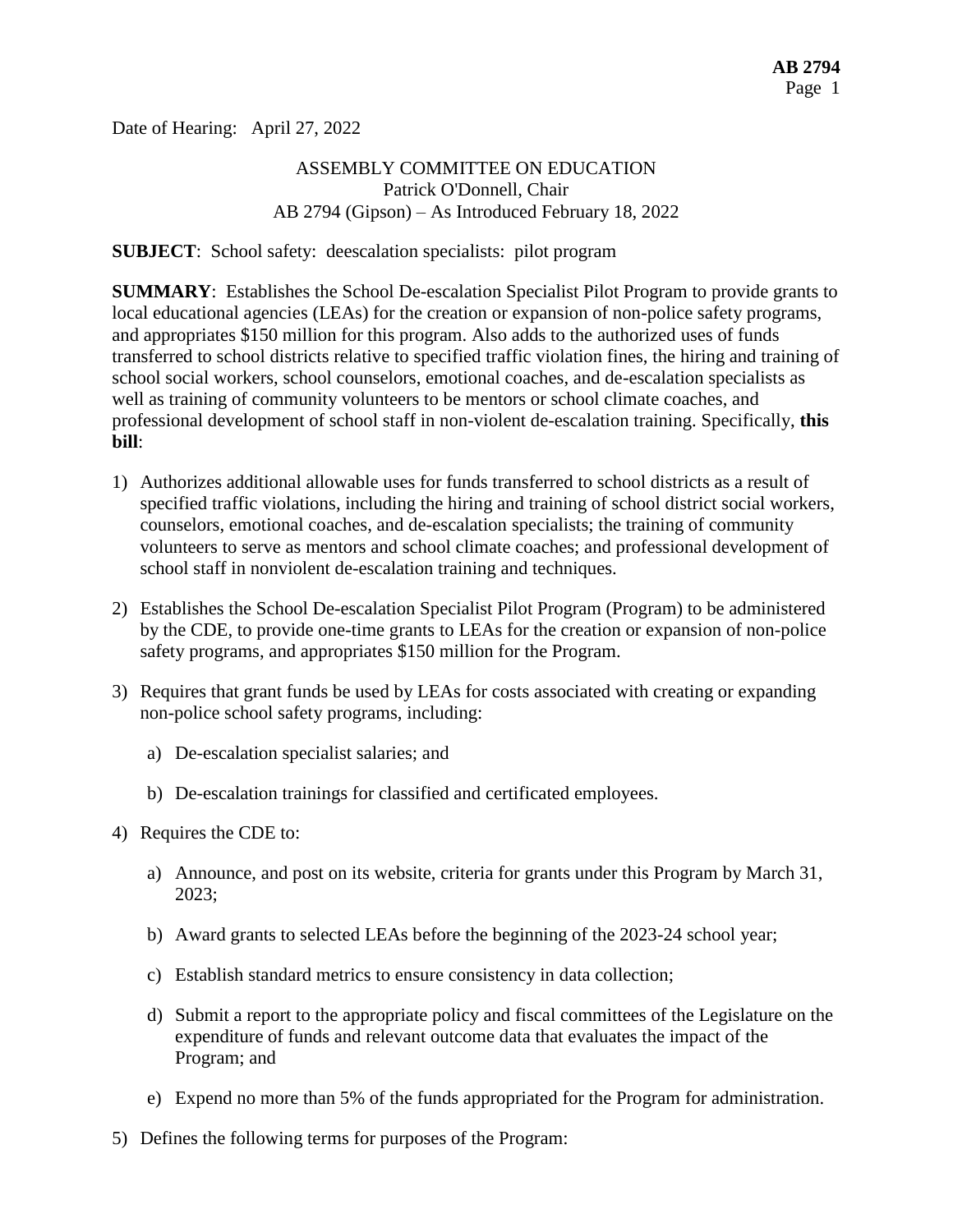- a) "De-escalation training" as any recognized program of training or certification that provides instruction in restorative justice, conflict resolution, community-based public safety, or other nonviolent conflict resolution or public safety training;
- b) "Local educational agency" as a school district, county office of education (COE), or charter school.
- c) "Pilot Program" means the School De-escalation Specialist Program.
- 6) Requires the Program to remain in effect only until January 1, 2026 and is to be repealed as of that date.

# **EXISTING LAW**:

- 1) Requires that the first 30% of moneys that are collected for specified traffic violations, including those relating to railroad grade crossings, be allocated to a transit district or transportation commission or authority, or the county, in the area where violation occurred, to be used for public safety and public education relating to railroad grade crossings. (Penal Code (PEN) 1463.12)
- 2) Encourages, as comprehensive school safety plans are reviewed and updated, that such plans include primary strategies to create and maintain a positive school climate, promote school safety, and increase pupil achievement, and prioritize mental health and intervention services, restorative and transformative justice programs, and positive behavior interventions and supports. (Education Code (EC) 32282.1)
- 3) Expresses the intent of the Legislature that the Commission on Teacher Credentialing (CTC) adopt standards that address the principles of school safety in the preparation of future classroom teachers, school administrators, school counselors, and other pupil personnel services providers, and that these standards include school management skills that emphasize crisis intervention and conflict resolution; developing and maintaining a positive school climate, including methods to prevent the possession of weapons on school campuses; developing school safety plans; and developing ways to identify and defuse situations that may lead to conflict or violence. (EC 44276.1)
- 4) Authorizes the governing board of a school district to establish a school police department under the supervision of a school chief of police, and to employ peace officers to ensure the safety of school district personnel and pupils, and the security of the real and personal property of the school district. Specifies that persons employed and compensated as members of a police department of a school district, when appointed and duly sworn, are peace officers, for the purposes of carrying out their duties of employment. (EC 38000 and 38001)
- 5) Authorizes the governing board of a school district to establish a security department under the supervision of a chief of security, and to employ personnel to ensure the safety of school district personnel and pupils and the security of the real and personal property of the school district. Expresses the intent of the Legislature that a school district security department be supplementary to city and county law enforcement agencies and not vested with general police powers. (EC 38000)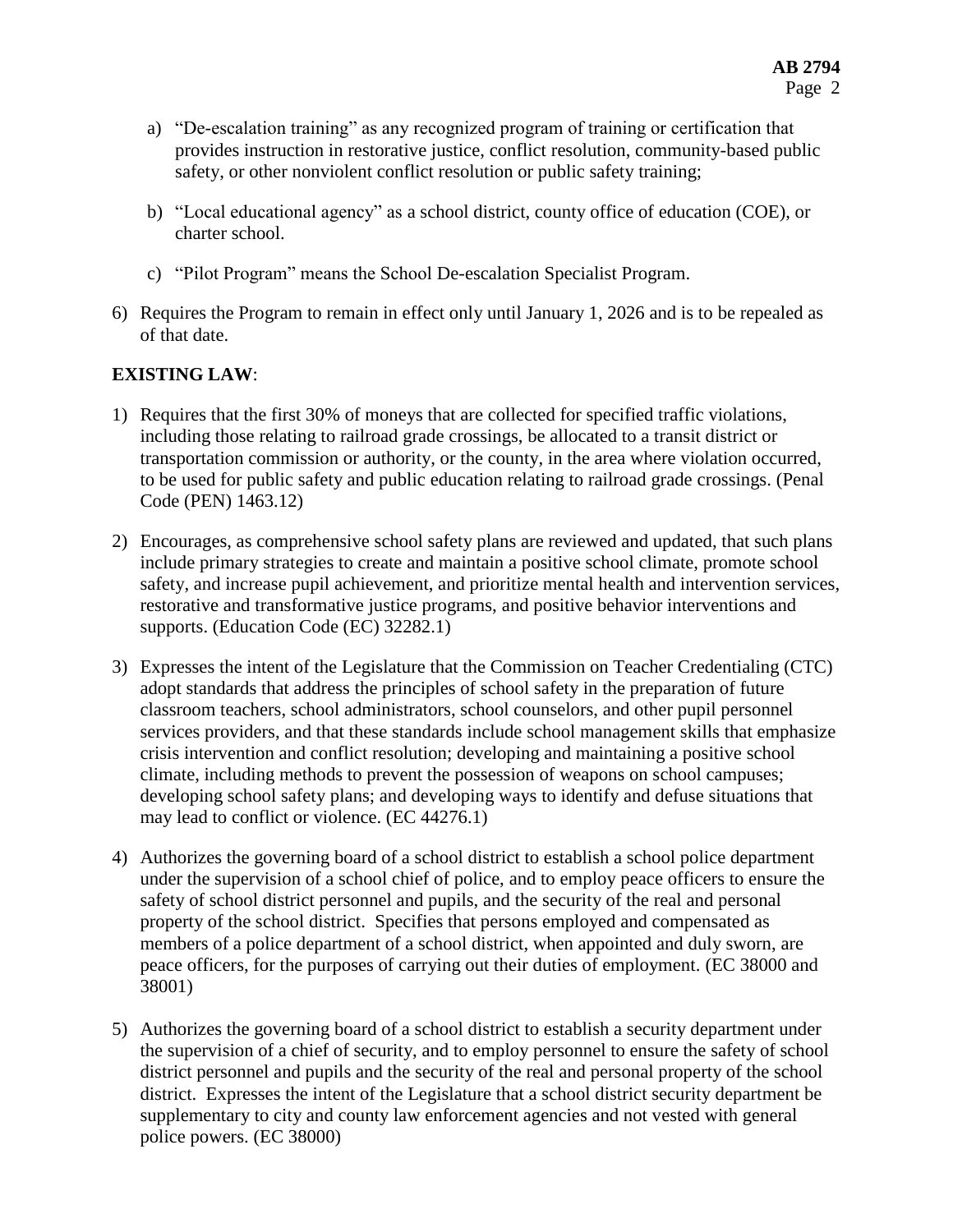- 6) Requires any school police officer first employed by a  $K-12$  public school district to successfully complete a basic course of training before exercising the powers of a peace officer. Also requires the Commission on Peace Officer Standards and Training (POST) to prepare a specialized course of instruction for the training of school peace officers to meet the unique safety needs of a school environment and for such officers to complete the specialized training within two years of the date of first employment. (Penal Code 832.3)
- 7) Requires each school district or COE to be responsible for the overall development of all comprehensive school safety plans for its schools operating kindergarten or any of grades 1 through 12. (EC 32281)
- 8) Encourages that, as school safety plans are reviewed, plans be updated to include clear guidelines for the roles and responsibilities of mental health professionals, community intervention professionals, school counselors, school resource officers (SROs), and police officers on school campuses, if the school district employs these people. (EC 32282.1)
- 9) Authorizes or requires a principal or a superintendent of schools to suspend or expel a student committing any of a number of specified acts. (EC 48900, 48900.2, 48900.3, 48900.4, 48900.7, and 48915)
- 10) Specifies that suspensions of a pupil shall be imposed only when other means of correction fail to bring about proper conduct. Specifies that other means of correction include, but are not limited to, a conference between school personnel, the pupil's parent or guardian, and pupil; referrals to the school counselor, psychologist, social worker, child welfare attendance personnel, or other school support services personnel; study teams or other interventionrelated teams; referral for a psychosocial or psychoeducational assessment; participation in a restorative justice program; a positive behavior support approach with tiered interventions; after school programs that address behavior issues; or other alternatives involving community service. (EC 48900.5)
- 11) Prohibits a pupil in kindergarten through 5th grade from being suspended for disrupting school activities or otherwise willfully defying the valid authority of school personnel and prohibits these acts from being grounds for any pupil from kindergarten through 12th grade to be recommended for expulsion. (EC 48900)
- 12) Prohibits a pupil in  $6<sup>th</sup>$  through  $8<sup>th</sup>$  grade from being suspended for disrupting school activities or otherwise willfully defying the valid authority of school personnel until July 1, 2025. (EC 48900)
- 13) Requires school districts, charter schools, and COEs to adopt Local Control and Accountability Plans (LCAPs) each year, and requires the LCAPs to address eight state priorities, one of which is school climate, as measured by all of the following:
	- a) Pupil suspension rates;
	- b) Pupil expulsion rates; and
	- c) Other local measures, including surveys of pupils, parents, and teacher on the sense of safety and school connectedness. (EC 52060)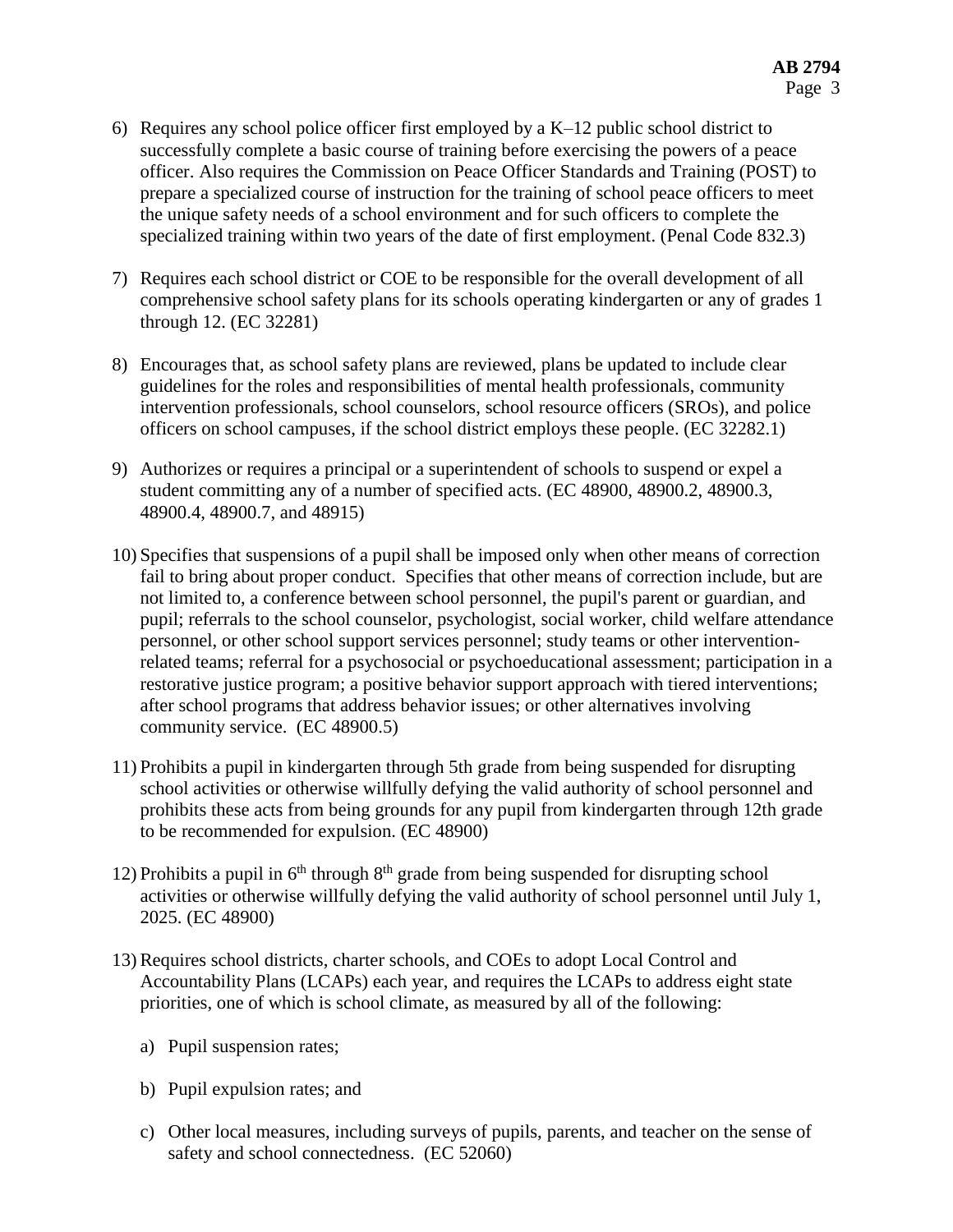### **FISCAL EFFECT**: Unknown

### **COMMENTS**:

**This bill** establishes the School De-escalation Specialist Pilot Program and appropriates \$150 million for one-time grants to LEAs, to be provided before the beginning of the 2023-24 school year, to hire de-escalation specialists and to provide training on de-escalation techniques to school staff; and requires the SPI to submit a report to the Legislature on the expenditure of funds and outcomes achieved during the pilot program. Also authorizes the use of funds provided to school districts related to specific traffic violation fines to be used for the hiring and training of social workers, counselors, emotional coaches, and de-escalation specialists, as well as training of community volunteers and school staff on non-violent de-escalation training and techniques.

#### *The Committee may wish to consider:*

- 1) Whether LEAs would be willing to hire school staff, as specified, with one-time funds.
- 2) Whether the funds related to traffic violations, as specified, are sufficient to be utilized for the purposes suggested.

*Need for the bill.* According to the author, "AB 2794 would establish a school safety pilot program and designate trained de-escalation specialists to respond to non-violent student disruptions. The de-escalation specialists described in AB 2794 will be staff members who do not carry weapons but are skilled in restorative justice, conflict resolution, and other techniques that may be used to redirect students when there is conflict. Now more than ever, our focus should be trying to support and improve the social and emotional health of our students.

Law enforcement serves an important role in keeping our schools and students safe and secure. However, when it comes to helping students during a crisis, this bill will provide a proactive approach to mitigate these crises, address disruptive student behaviors, and most importantly help create the highest learning environment possible for our youth. This bill will not replace deescalation specialists with officers, rather they are encouraged to work collaboratively on responding to various student disruptions. AB 2794 will provide schools with additional tools to de-escalate student conflicts that does not involve exposing students to the school to prison pipeline.

*The role of peace officers on school campuses.* A safe school environment is critical to effective teaching and learning. Some school districts choose to enhance the safety of their schools by establishing a school police or security department, or by working with a city or county law enforcement agency to have SROs assigned to one or more of the district's schools. According to POST, 18 school districts in California have established their own police departments and collectively employ 658 peace officers and reserve members. According to the National Association of School Resource Officers (NASRO), the role of SROs includes three primary responsibilities: ensuring a safe and secure campus; educating students about law-related topics; and mentoring students as counselors and role models.

*Concerns regarding law enforcement presence on school campuses.* In recent years, concerns have been raised regarding the role of law enforcement officers on school campuses, as in some cases, police officers have become involved in administering disciplinary actions. Some contend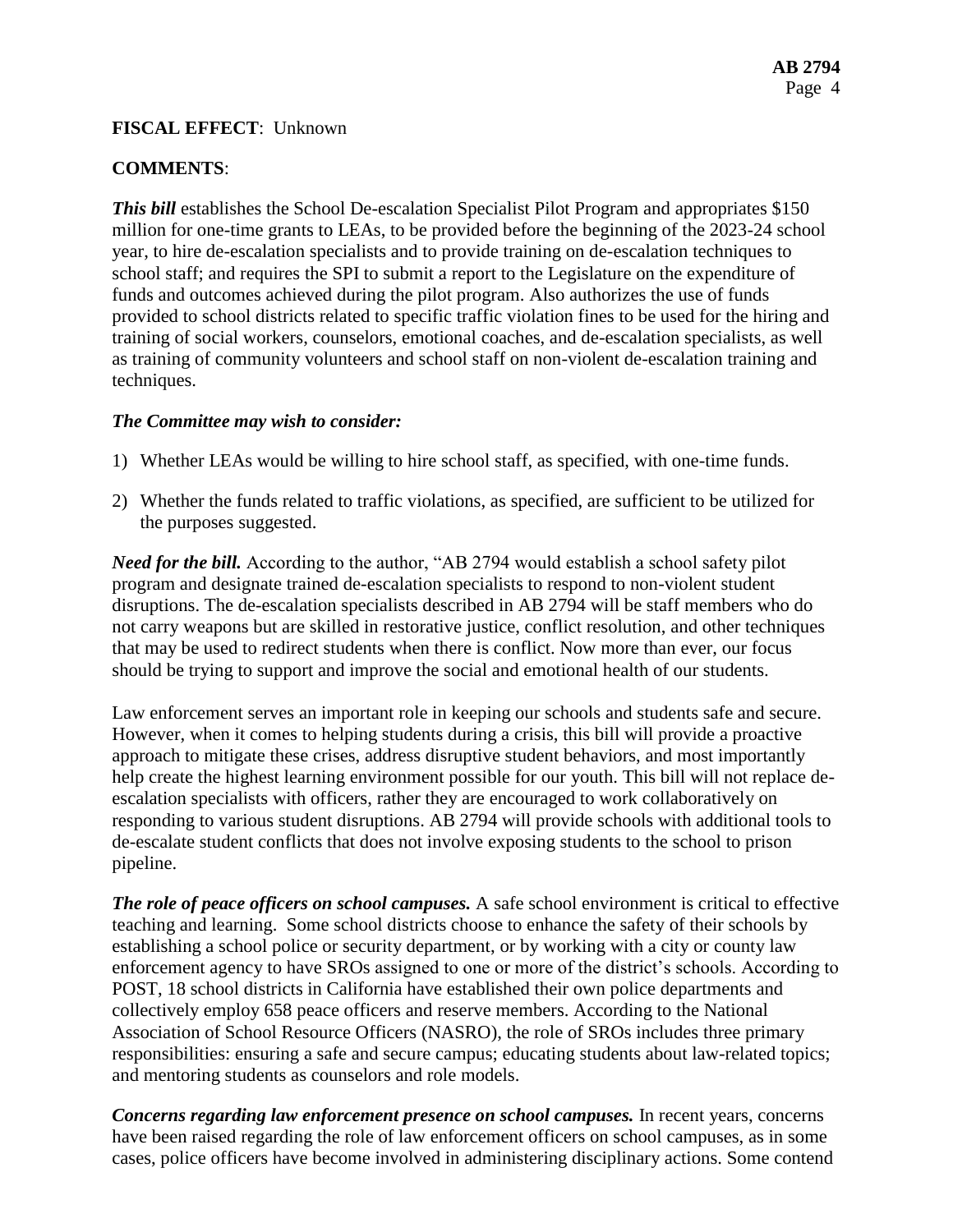that the increase in student-police interactions has resulted in thousands of students being pushed into the school-to-prison pipeline. A 2016 report by the American Civil Liberties Union (ACLU) of California notes that student-police interactions may be disproportionally impacting certain student groups.

The NASRO notes that SROs who follow NASRO's best practices do not arrest students for disciplinary issues that would be handled by teachers or administrators if the SRO were not present. They contend that SROs help troubled students avoid involvement with the juvenile justice system.

A 2014 U.S. Department of Education (USDOE) publication, "Guiding Principles: A Resource Guide for Improving School Climate and Discipline," notes that schools choosing to use schoolbased law enforcement officers should ensure that these officers' roles are focused on protecting the physical safety of the school and preventing criminal conduct. The USDOE further recommends that schools ensure that school-based law enforcement officers do not become involved in routine school disciplinary matters.

*Alternative approaches to preventing school violence.* Following the deadly shootings at Marjory Stoneman Douglas High School in Florida in 2018, a group of over 200 universities, national education and mental health groups, school districts, and more than 2,300 individual experts signed on to "A Call for Action to Prevent Gun Violence in the United States of America." This document suggests that rather than having armed officers, metal detectors, or locked doors in schools, that the focus should be on prevention by improving the social and emotional health of the schools. Their eight point plan includes the following elements:

- A national requirement for all schools to assess school climate and maintain physically and emotionally safe conditions and positive school environments that protect all students and adults from bullying, discrimination, harassment, and assault;
- A ban on assault-style weapons, high-capacity ammunition clips, and products that modify semi-automatic firearms to enable them to function like automatic firearms;
- Adequate staffing (such as counselors, psychiatrists, psychologists, and social workers) of coordinated school- and community-based mental health services for individuals with risk factors for violence, recognizing that violence is not intrinsically a product of mental illness;
- Reform of school discipline to reduce exclusionary practices and foster positive social, behavioral, emotional, and academic success for students;
- Universal background checks to screen out violent offenders, persons who have been hospitalized for violence towards self or others, and persons on no-fly, terrorist watch lists; and
- A national program to train and maintain school- and community-based threat assessment teams that include mental health and law enforcement partners.

This document lays out a more comprehensive approach to preventing school violence, and among other things, requires significant investments in pupil support services.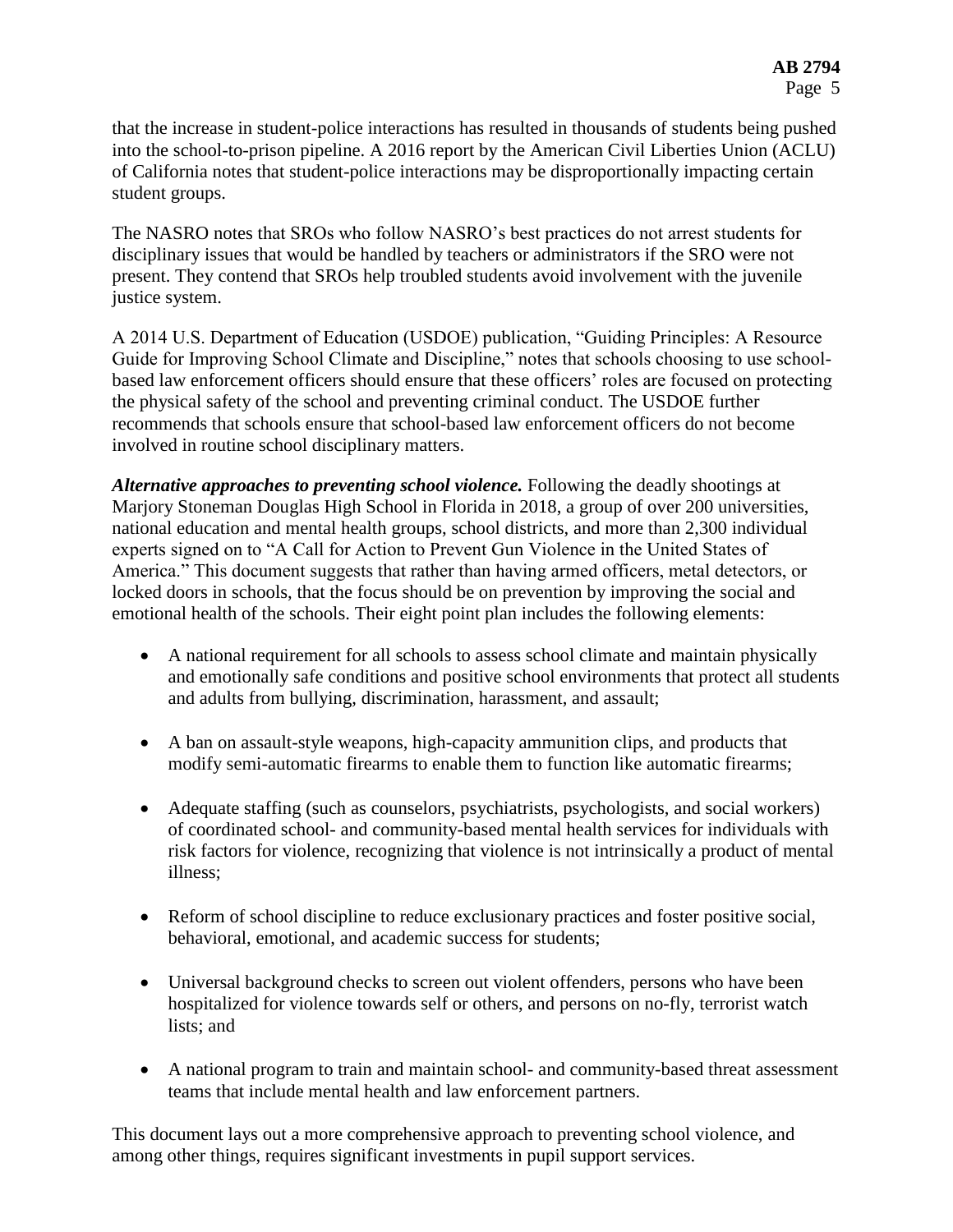*California lags in providing social emotional support to pupils. California schools lack sufficient numbers of school counselors.* According to CDE data, there has been an increase in school counselors employed in California schools since the 2012-13 school year (figure 1).

**Figure 1. Increasing number of school counselors in California (CDE data).**



Despite the growing number of school counselors, California still lacks sufficient numbers of trained personnel in schools to meet the mental health needs of over six million pupils (Table 1). The American School Counselor Association recommends that schools maintain a ratio of 250 students per school counselor, and California has not met this benchmark.

Clearly California lacks sufficient numbers of trained personnel in our schools to meet the social and emotional needs of over six million pupils.

| <b>School health</b><br>professional | Number of<br>professionals in<br>California schools in<br>2018/19 | 2018/19 ratio of<br>students/professional | <b>Recommended ratios</b><br>by relevant<br>professional<br>associations |
|--------------------------------------|-------------------------------------------------------------------|-------------------------------------------|--------------------------------------------------------------------------|
| School counselors                    | 10,416                                                            | 576:1                                     | 250:1                                                                    |
| School psychologists                 | 6,329                                                             | 948:1                                     | 500-700:1                                                                |
| School social<br>workers             | 865                                                               | 6,936:1                                   | 250:1                                                                    |
| School nurses                        | 2,720                                                             | 2,205:1                                   | 750:1                                                                    |

| Table 1. Ratio of school health professionals in the 2018-2019 school year. (Source: CDE) |  |  |
|-------------------------------------------------------------------------------------------|--|--|
|-------------------------------------------------------------------------------------------|--|--|

*What is school climate?* In addition to considering the availability of support staff on school campuses, there is a need to consider the overall school climate in considering the safety and well-being of students. The CDE's School Conditions and Climate Work Group (CCWG) 2017 report recommends the following definition:

School Conditions and Climate refers to the character and quality of school life. This includes the values, expectations, interpersonal relationships, materials and resources, supports, physical environment, and practices that foster a welcoming, inclusive, and academically challenging environment. Positive school conditions and climate ensure people in the school community (students, staff, family, and community) feel socially, emotionally,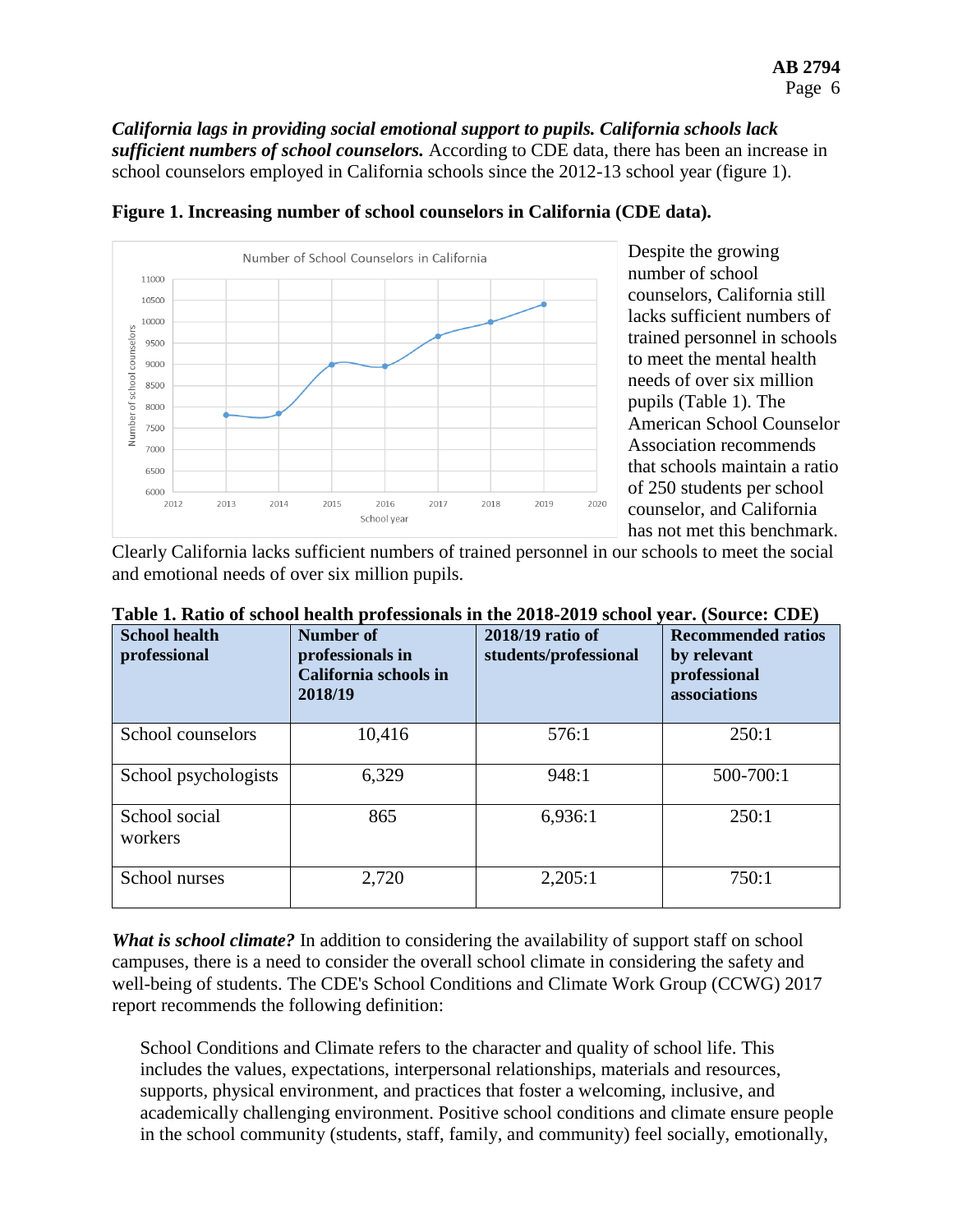and physically safe, supported, connected to the school, and engaged in learning and teaching.

School districts, COEs, and charter schools are currently required to report on school climate, as one of the eight state priorities within their LCAP, based upon rates of suspension and expulsion, as well as "other local measures, including surveys of pupils, parents, and teachers on the sense of safety and school connectedness."

*Model practices in support of a positive school climate.* According to the CDE, "Schools that successfully sustain a positive school climate are committed to meeting the cognitive, social, emotional, and physical needs of each student. A positive school climate is built on caring, trusting, inclusive, and respectful relationships among students, staff, and families. The implementation of positive disciplinary measures that are inclusive and evidence-based begins with the development of such relationships. Good relationships result in a sense of safety, order, and connectedness among members of the school community. When rules and expectations are clearly communicated and suspensions and expulsions are reserved for the most serious offenses, students experience supportive, personalized learning conditions that promote social, emotional, and academic growth." The CDE suggests that model practices for building a positive school climate may include, but are not limited to, the following:

- Implement a school climate improvement process;
- Conduct a school climate survey;
- Build capacity for staff support and wellness;
- Provide student supports to promote engagement and sense of safety using a Multi-Tiered System of Supports (MTSS) framework;
- Strengthen school, district, and community relationships;
- Provide a supportive and engaging physical environment; and
- Adopt positive disciplinary measures.

*Impacts of exclusionary discipline policies.* Research suggests that harsh discipline practices and the over-policing of students of color that occurs in many schools has undermined the creation of safe and inclusive learning environments. Disproportionalities in suspension and expulsion rates between students of color and their white peers appear as early as preschool and continue through the K-12<sup>th</sup> grades. Black youth often receive harsher punishments for minor offenses and are more than twice as likely as white students to receive a referral to law enforcement or be subject to a school-related arrest. (Learning Policy Institute (LPI), March 2021).

One study, *Educational and Criminal Justice Outcomes 12 Years After School Suspension,*  (Rosenbaum 2018) notes that "school suspensions aim to obtain better behavior from the punished student and maintain school norms by removing students. Suspension removes disruptive students from schools temporarily and may improve school climate by reducing peer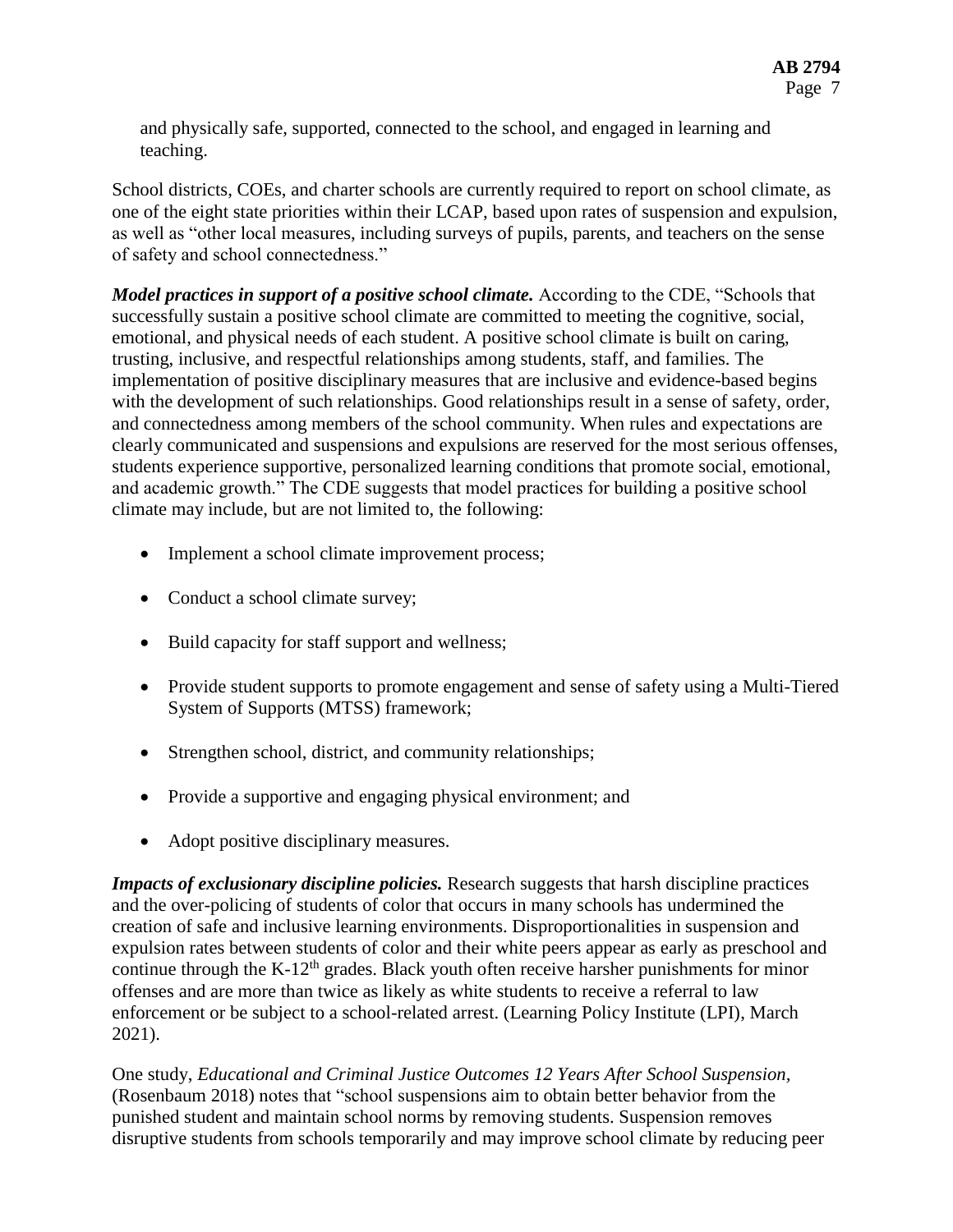influences to engage in deviant behavior." The study goes on to note that a body of research has found that suspended students are more likely to:

- Engage in antisocial behavior;
- Have involvement with the criminal justice system;
- Be arrested both during the month of suspension and within a year of suspension; and
- Use marijuana and tobacco.

The study also cites various longitudinal research findings, including:

- Youth suspended in ninth grade were less likely to graduate high school, graduate on time, and enroll in postsecondary education; and
- Twelve years after suspension, suspended youth were less likely to have earned degrees or high school diplomas, and were more likely to have been arrested or on probation.

Some researchers conclude that "suspensions may act more as a reinforcer than a punisher for inappropriate behavior. Other research raises doubts as to whether harsh school discipline has a deterrent value. Frequent use of suspension alone has no measureable positive deterrent or academic benefit to either the students who are suspended or to non-suspended students." (Losen, 2011). The American Academy of Pediatrics states, "Without the services of trained professionals, such as pediatricians, mental health professionals, and school counselors, and without a parent at home during the day, students with out-of-school suspensions and expulsions are far more likely to commit crimes."

Researchers have pointed out that "many suspended students find school to be challenging and experience suspension from school as a reward. Suspensions may be reinforcing and even incentivizing the very behavior they are meant to correct." (Rumberger, 2017)

According to the U.S. Department of Education (USDOE): "Teachers and students deserve school environments that are safe, supportive, and conducive to teaching and learning. Creating a supportive school climate—and decreasing suspensions and expulsions—requires close attention to the social, emotional, and behavioral needs of all students. Evidence does not show that discipline practices that remove students from instruction—such as suspensions and expulsions—help to improve either student behavior or school climate."

**Disparities in the rate of school suspensions.** The disproportionate incidence of suspensions and expulsions among certain populations of students, including African American students, has gained nationwide attention in recent years. A 2018 report by the U.S. Government Accountability Office (GAO), *K-12 Education: Discipline Disparities for Black Students, Boys, and Students with Disabilities,* found that black students, boys, and students with disabilities were disproportionately disciplined in K-12 schools, based upon an analysis of Civil Rights Data Collection (CRDC) data.

CRDC data show that there was an overall 2% decline in the use of exclusionary discipline practices in public schools in the U.S. from the 2015-16 school year to the 2017-18 school year. However, there was an increase during this period of school-related arrests, expulsions with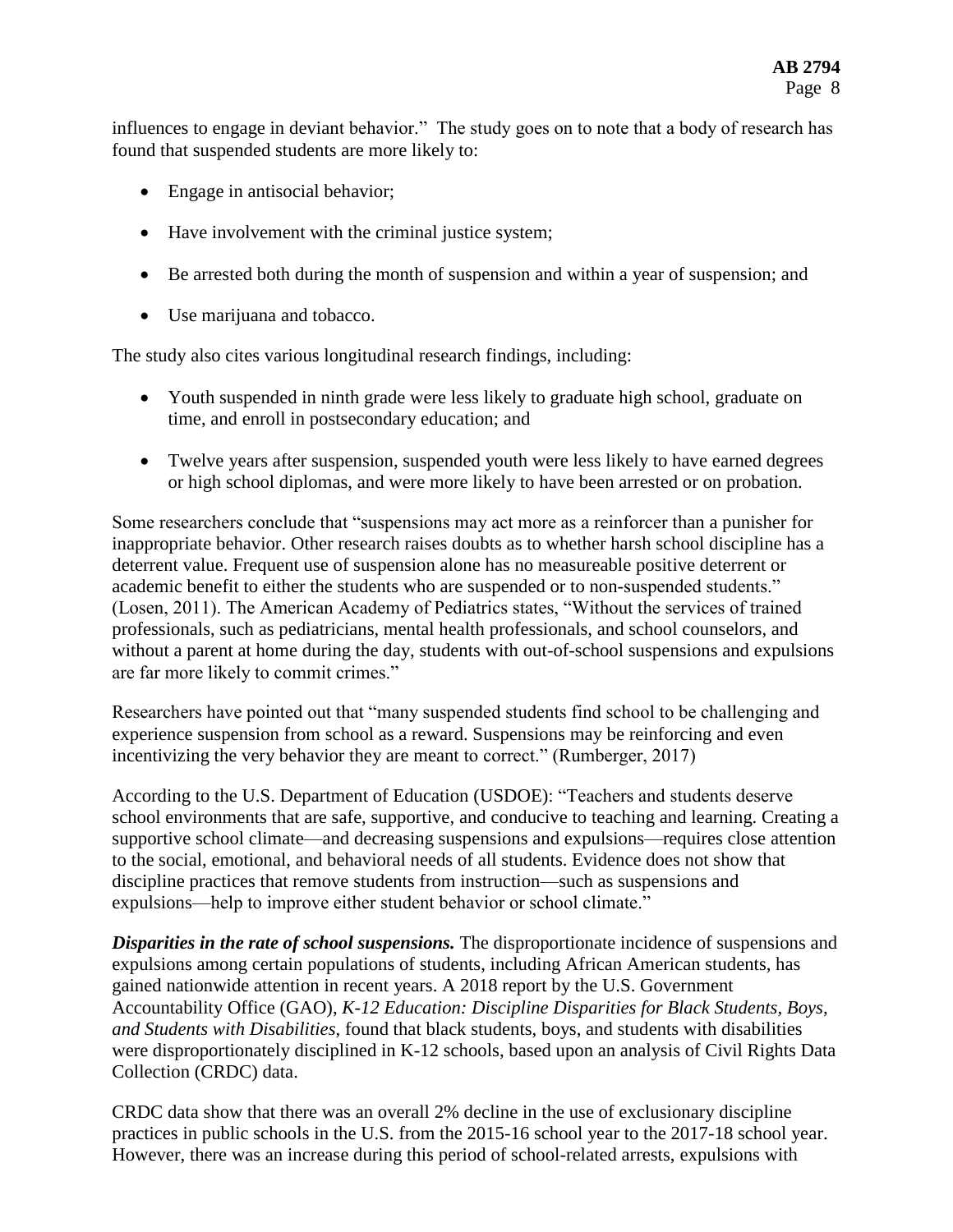educational services, and referrals to law enforcement. The data also shows a continued disproportionality in exclusionary practices during the 2017-18 school year:

- Black students accounted for 15.1% of total student enrollment in the U.S. and received 38.8% of expulsions with educational services and 33.3% of expulsions without educational services;
- Students with disabilities represented 13.2% of enrollment and received 23.3% of expulsions with educational services and 14.8% of expulsions without educational services;
- Boys accounted for 51.4% of enrollment and received 69.5% of in-school suspensions and 70.5% of out-of-school suspensions;
- 31.4% of Black students received one or more in-school suspensions and 38.2% received one or more out-of-school suspensions;
- 20.5% of students with disabilities received one or more in-school suspensions and 24.5% received one or more out-of-school suspensions;
- Black students with disabilities represent 2.3% of student enrollment, 6.2% received one or more in-school suspensions and 8.8% received one or more out-of-school suspensions; and
- Black students accounted for 28.7% of all students referred to law enforcement and 31.6% of all students arrested at school or during a school-related activity.

The GAO report review of research on the topic of disproportionate disciplinary actions suggest that "implicit bias on the part of teachers and staff may cause them to judge students' behaviors differently based on the students' race and sex. Teachers and staff sometimes have discretion to make case-by-case decisions about whether to discipline, and the form of discipline to impose in response to student behaviors, such as disobedience, defiance, and classroom disruption."

Research on student behavior, race, and discipline has found no evidence that African American over-representation in school suspension is due to higher rates of misbehavior. African American students were referred more often for behaviors that seem to require more subjective judgement on the part of the person making the referral (e.g. disrespect, excessive noise, threatening behavior, and loitering). (Losen, 2011)

*California suspensions have declined, but disproportionality remains.* CDE data shows that while the number of suspensions and expulsions decreased from 2017-18 to 2019-20, the number of African American students suspended or expelled remains significantly above their proportionate enrollment:

- Total suspensions dropped from  $363,406$  in  $2017-18$  to  $233,753$  in  $2019-20$ ;
- African American students made up 5.6% of enrollment in 2017-18 and 5.4% in 2019-20, but received 17.3% of total suspensions in 2017-18 and 17.2% in 2019-20;
- Suspensions for "defiance only" dropped from 59,808 in 2017-18 to 24,920 in 2019-20;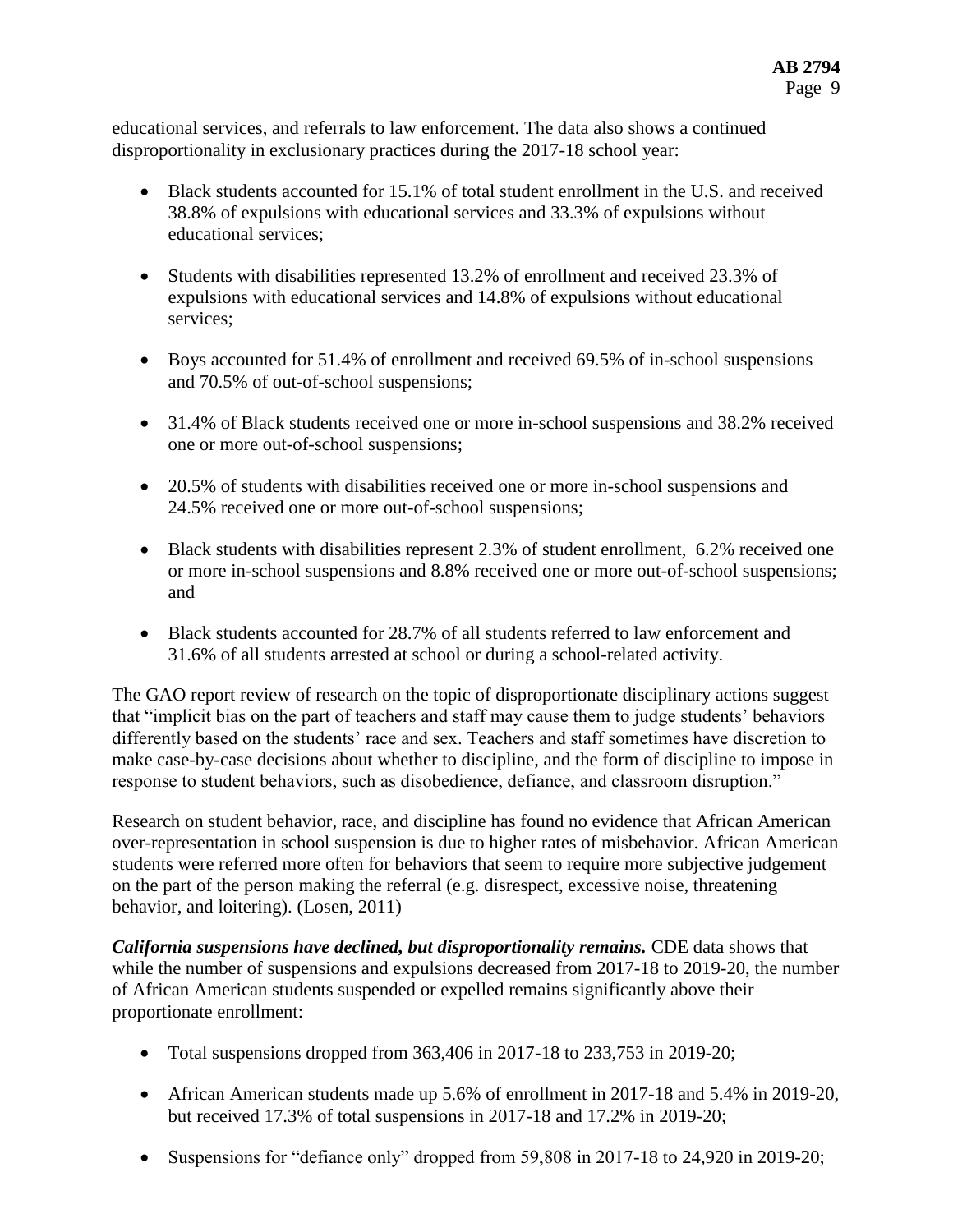- African American students received 15.6% of all suspensions for "defiance-only" in 2017-18 and 18.7% in 2019-20;
- Total expulsions dropped from  $5,369$  in 2017-18 to 3,263 in 2019-20; and
- African American students accounted for 14.5% of total expulsions in 2017-18 and 12.9% in 2019-20.

*The State has invested in alternatives to improve school climate and culture.* In recent years, the Legislature has allocated significant resources specifically designed to improve school climate and reduce exclusionary disciplinary practices. These include significant investments in MTSS to encourage LEAs to establish and align schoolwide, data-driven systems of academic and behavioral supports to more effectively meet the needs of California's diverse learners in the most inclusive environment.

According to the CDE, California's MTSS is an integrated, comprehensive framework for LEAs that aligns academic, behavioral, and social-emotional learning in a fully integrated system of support for the benefit of all students with the potential to create systematic change to quickly identify and meet the needs of all students. MTSS affords a full range of academic, behavioral, and social support for all students.

Recent state budgets have included numerous investments related to student supports and school climate, including but not limited to:

- \$3 billion in Community School grants, to establish and expand community schools, defined to include "Collaborative leadership and practices for educators and administrators, including professional development to transform school culture and climate, that centers on pupil learning and supports mental and behavioral health, trauma-informed care, social-emotional learning, restorative justice, and other key areas relating to pupil learning and whole child and family development;"
- \$1.5 billion for an Educator Effectiveness Block Grant for LEAs to provide professional learning for educators in a range of areas, including "practices to create a positive school climate, including, but not limited to, restorative justice, training around implicit bias, providing positive behavioral supports, multitiered systems of support, transforming a schoolsite's culture to one that values diverse cultural and ethnic backgrounds, and preventing discrimination, harassment, bullying, and intimidation based on actual or perceived characteristics, including disability, gender, gender identity, gender expression, language, nationality, race or ethnicity, religion, or sexual orientation;"
- \$100 million in competitive grants to LEAs to increase the number of teachers available to serve California state preschool and transitional kindergarten pupils and to provide teachers of these pupils with training in inclusive practices, culturally responsive instruction, supporting dual language learners, enhancing social-emotional learning, implementing trauma-informed and restorative practices, and mitigating implicit biases to eliminate exclusionary discipline;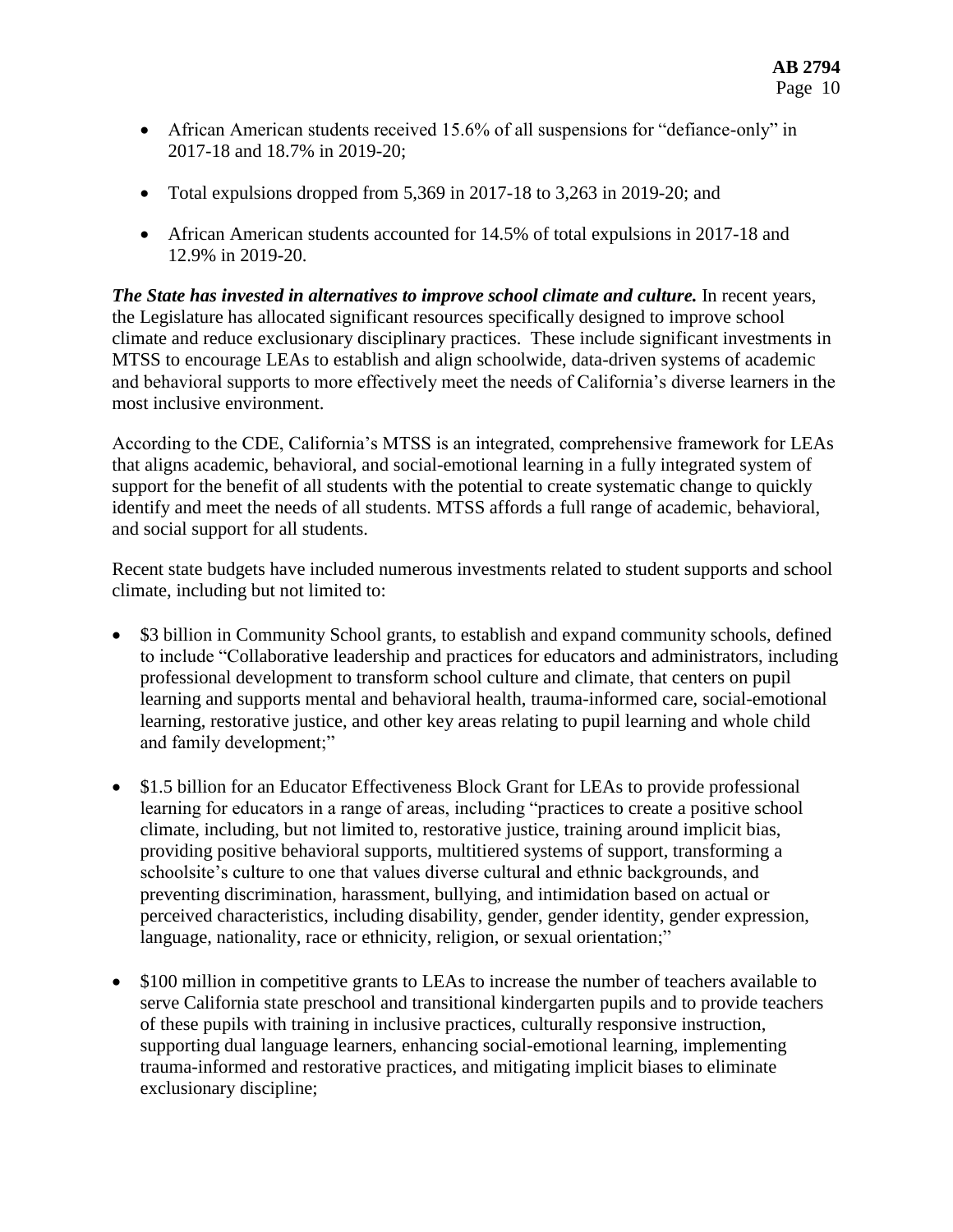- \$50 million to the Orange and Butte COEs for support of MTSS efforts, including grants to LEAs to "provide ongoing training and support in the use of trauma screening tools and mental health service referrals, school climate surveys, and the use of survey data;" and
- \$6 million for training LEAs on interpreting data from their local school climate surveys of pupils, families, and educators to inform continuous improvement efforts and better assess community needs stemming from the COVID-19 pandemic and distance learning; and for the CDE to develop an optional trauma-informed practice module to be used with school climate surveys.

### *Recommended Committee amendments. Committee staff recommend that the bill be amended as follows:*

- 1) Delete the contents of the bill.
- 2) Require, subject to an appropriation of one-time funds for this purpose, the SPI to allocate funding to LEAs, on an ADA basis, for the purchase of training materials and professional development in methods to improve school safety and school climate, including, but not limited to, de-escalation training and techniques.

*Arguments in support.* The Superintendent of Public Instruction, Tony Thurmond, sponsor of the bill states, "In recent years, concerns have been raised regarding the role of law enforcement officers on school campuses, as in some cases, police officers have become involved in administering disciplinary actions. A 2016 report by the American Civil Liberties Union of California found that schools are increasingly calling on law enforcement to deal with student behaviors such as disruption, truancy, bullying, vandalism, and other violations of campus rules. This report also highlighted several potential civil rights violations when police are brought on to campus to respond. Especially disturbing is how these interactions disproportionally affect students of color and students with disabilities. Law enforcement officials have vitally important work to preserve safety and security throughout our communities, however there are important alternatives to explore for responding to student disruptions that will better serve our schools and students.

California students are struggling with trauma from the pandemic, from social and racial injustice, from poverty, and so much more. What they need at school is support, not punitive discipline or confrontations. This bill is not an effort to defund the police. Law enforcement has a place in keeping our schools safe and campuses secure. But, when it comes to helping students in crisis, de-escalation specialists are better positioned to provide more appropriate support and services to students in need."

*Related legislation.* AB 2598 (A. Weber) of the 2021-22 Session would require the CDE to work with an advisory committee to develop a standard model to implement restorative justice practices on K-12 school campuses by January 1, 2024, and require LEAs to implement restorative justice practices using this model by June 30, 2024.

SB 419 (Skinner) Chapter 279, Statutes of 2019, extends the permanent prohibition against suspending a pupil enrolled in kindergarten or any of grades 1 to 3 for disrupting school activities or otherwise willfully defied the valid authority of school staff to include grades 4 and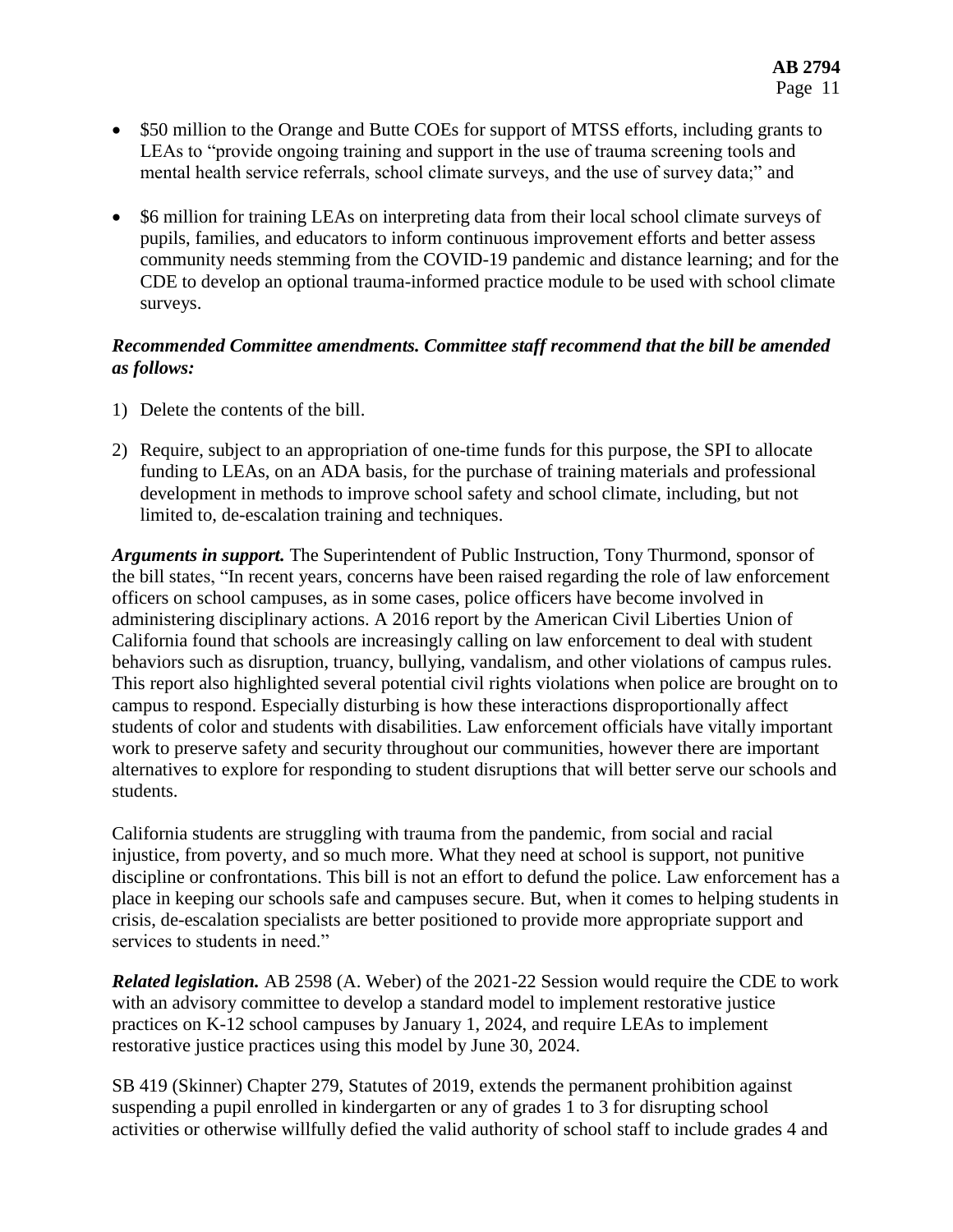5 permanently; and to include grades 6 to 8, inclusive, until July 1, 2025; and applies these prohibitions to charter schools.

AB 216 (S. Weber) of the 2019-20 Session would have established the Pupil and Staff Safety Pilot Program, to be administered by the Scale Up MTSS Statewide (SUMS) project, for the purpose of training school staff de-escalation techniques and alternatives to physical restraint and seclusion of students. This bill was held in the Senate Education Committee.

AB 750 (Chen) of the 2019-20 Session would have required school districts and charter schools to have at least one SRO present at each school during regular school hours and any other time when pupils are present on campus. This bill was held in the Assembly Education Committee.

AB 1808 (Committee on Budget) Chapter 32, Statutes of 2018, permanently prohibits suspending or recommending for expulsion, a pupil in kindergarten through grade 3 for willfully defying the valid authority of supervisors, teachers, administrators, school officials, or other school personnel engaged in the performance of their duties.

AB 2067 (Gallagher) of the 2017-18 Session would have required school districts and charter schools to ensure there is at least one armed school resource officer present at each school during regular school hours and any other time when students are on campus. It also prohibits funding this requirement from the district or charter school's Local Control Funding Formula apportionment. This bill was held in the Assembly Appropriations Committee.

AB 2698 (S. Weber) of the 2015-16 Session would have established the School Climate and Student Achievement Act, and required low-achieving schools to begin an assessment of school climate on or before September 1, 2017, and complete this assessment by July 1, 2018; and would have required the CDE to convene an advisory committee comprised of stakeholders and professionals who have participated in the development and expansion of alternative discipline programs, such as restorative justice and positive behavioral interventions and supports. This bill was held in the Assembly Appropriations Committee.

AB 2489 (McCarty) of the 2015-16 Session would have required the CDE to develop a standard model to implement restorative justice practices on a school campus and make the standard model available for use by any school district that chose to implement restorative justice practices as part of its campus culture. This bill was held in the Assembly Appropriations Committee.

AB 1025 (Thurmond) of the 2015-16 Session would have required the CDE to establish a threeyear pilot program in school districts to encourage inclusive practices that integrate mental health, special education, and school climate interventions following a multi-tiered framework. This bill was held in the Senate Appropriations Committee.

AB 2698 (S. Weber) of the 2015-16 Session would have established the School Climate and Student Achievement Act, and required low-achieving schools to begin an assessment of school climate by September 1, 2017, and complete this assessment by July 1, 2018. This bill was held in the Assembly Appropriations Committee.

AB 2443 (Baker) of the 2015-16 Session would have added the number of practicing school psychologists working on school climate issues to the indicators used to assess school climate for purposes of LCAPs. This bill was held in the Assembly Appropriations Committee.